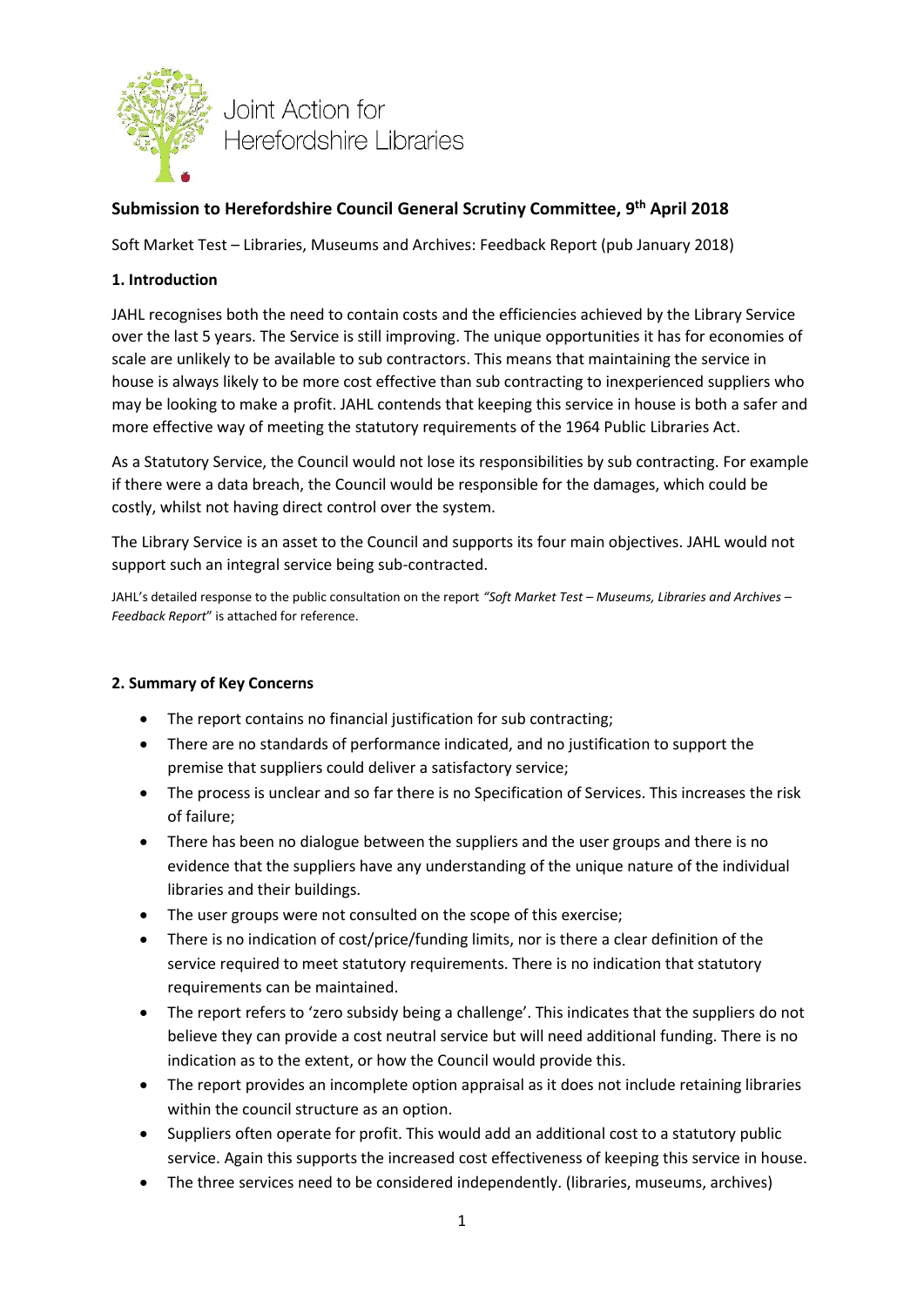- There is no mention of Delivered Service, Schools Service or community libraries, nor that community libraries can only function with back up from the professional librarian team.
- There is no recognition of the fact that libraries provide the only computer access for a substantial number of the population. Losing this would damage the economic well being of the community.

## **3. Some key points**

- There has been a 40% reduction in opening hours over 10 year
- During that time staffing levels have been reduced.
- As a result the service at this time starts from a low base.
- Despite this the Library Service has remained innovative e.g. obtaining HLF money for the Master's House, project managing the Herefordshire History digitising programme, and using libraries as a venue for Children's Services and the DWP.
- The Service buys books through a consortium of West Mercia libraries gaining substantial discounts (40% +) via a library consortium. The ability to maintain the standard of book buying is key to the high value placed on the service by residents, and its overwhelming popularity.
- Other libraries around the county that have been subcontracted have had to be taken back under direct council control e.g. Croyden, Hounslow, Harrow.

## **4. Questions to consider in the event of exploring further the sub contract option.**

- 1) Who will assess the bids? Is there sufficient expertise in the HC to do so properly?
- 2) How transparent will the process be?
- 3) What protection will there be for the employment terms of current **and future** staff?
- 4) What level of profit is HC willing to fund for the contractor?
- 5) What discussion has there been with the charity commissioners about the legality of statutory services gaining charitable status?
- 6) How will HC ensure that the services will be of a sufficiently high professional standard?
- 7) How will success or failure be measured?
- 8) If there is a successful tender, what break clauses and other safeguards will there be in the event of failure of a subcontracted service provider?
- 9) Given the cost of this process, how long does HC anticipate that it will take to recover these expenses from projected savings?

## **5. Background Information**

The 1964 Public Libraries Act gives Councils a statutory duty to provide a comprehensive and efficient public library service. JAHL recognises that it also implies a need for the Library Service to be cost-effective, and that HC has a duty to council tax payers to ensure value for money. The Service belongs to those tax payers and they strongly support it. The Service is an integral part of the Council's four main objectives.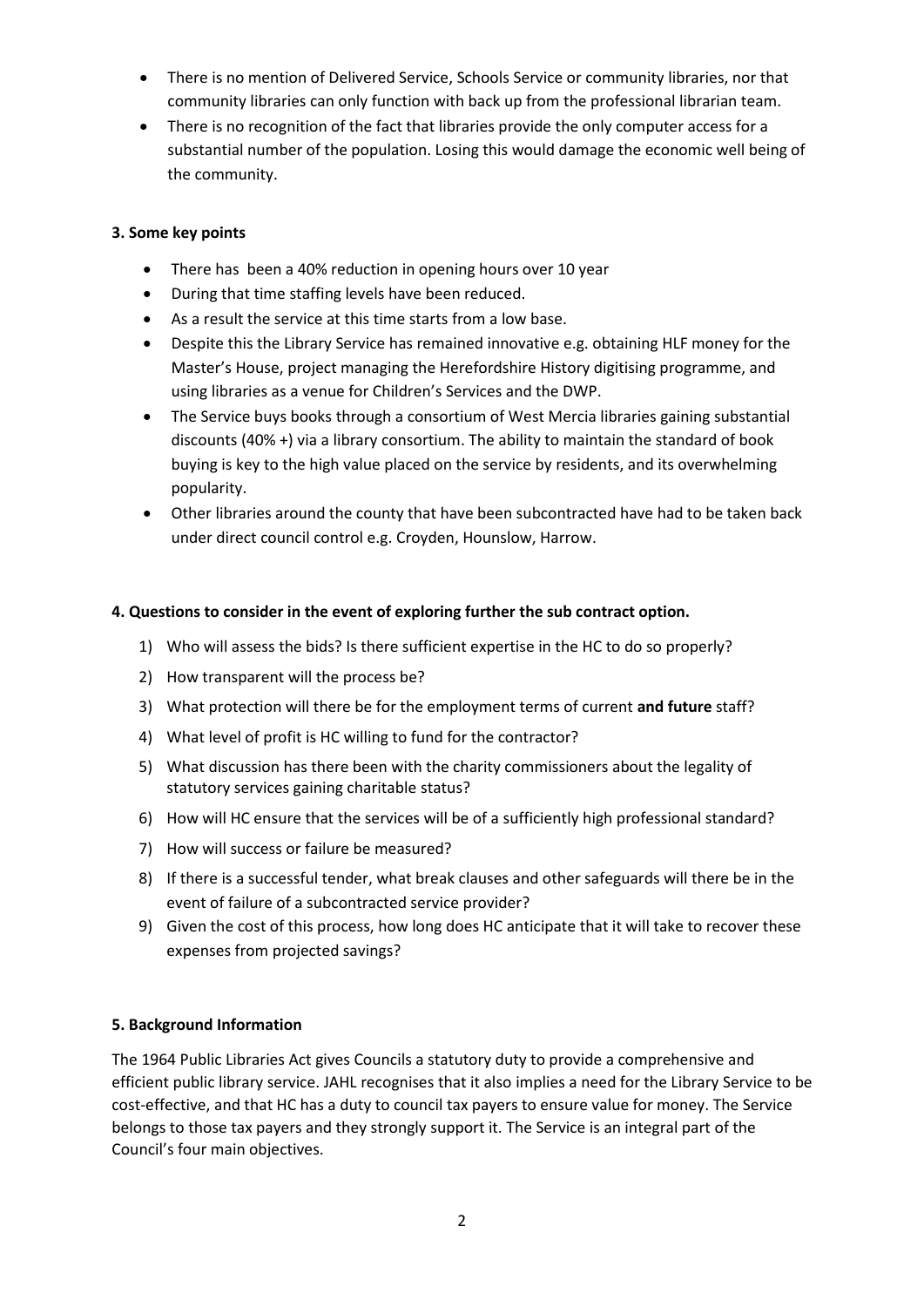Currently, the service is poorly-funded. There have been big cuts, e.g. almost 40% reduction in opening hours, staff cuts, and withdrawal of all staff and at-site funding from village libraries. Despite this, the in-house team have continued to be innovative and ensure that the book stock is maintained, through buying at substantial discount.

Outsourcing the library service would be a fundamentally flawed approach. The loss of the economies of scale available to the current Service would offer poor value for money, and together with the need for a sub contractor to make a profit would lead to increased costs. In addition the concept of running a library service for profit is incompatible with a service that is free at the point of use.

The four expressions of interest offer very little in the way of relevant experience in the library sector. This, together with the recent experience of Carillion, suggests that were HC to go for sub contracting, they would not only risk incurring increased costs, but may find themselves in breach of statutory requirements. Examples of failed outsourcing arrangements now seen elsewhere in the country are cause for concern.

No public consultation was carried out about the "soft market test" exercise. Nor to date, has JAHL been given access to the full documentation relating to this. This is particularly disappointing given the excellent working relationships between the user groups and the Library Service. We believe the public should have been consulted on the basic premise of outsourcing before inviting third parties to express an interest in tendering. Without this, we have seen no evidence that the concept of outsourcing, and the process being followed, are anything other than fundamentally flawed and not in the public interest.

Public support for libraries remains strong. Whenever investment is made in them, it increases usage and the public good. Paid for by the public, libraries represent social capital that belongs to them. JAHL recognises that responsible councils have a duty to balance the books, and that expenditure on providing any service must offer value for money. Despite being poorly funded, Herefordshire's Library Service is the most cost effective in the country.

#### **6. Notes on the Feedback Report**

As demonstrated above, the Feedback Report is vague, with inadequate and inaccurate information. JAHL believe this reveals a deeply flawed process that is not a robust enough basis in which to make decisions.

The Report's conclusions about the capacity and experience of the four organisations expressing interest, is over-optimistic. The Report asserts that "*all four have a valid track record in running cultural and leisure services, and all* [are] *interested in the full range of services*." So far as we are aware, The Courtyard has *no* relevant experience of running a library service, and Halo Leisure's experience in libraries is limited to providing a simple front desk service to Bromyard Library. This does not provide convincing evidence of their capacity to run the service in all its complexities.

No evidence has been provided to support the premise that the four organisations understand the nature of the library service in Herefordshire. No mention is made of various key aspects of the service, for example the volunteer-led libraries, the Delivered Service, the Schools' Service and the provision of computer access. There is no evidence of any awareness of the extent of the cuts already made to the Library Service over recent years, and no evidence of understanding the importance of having a professionally-led service.